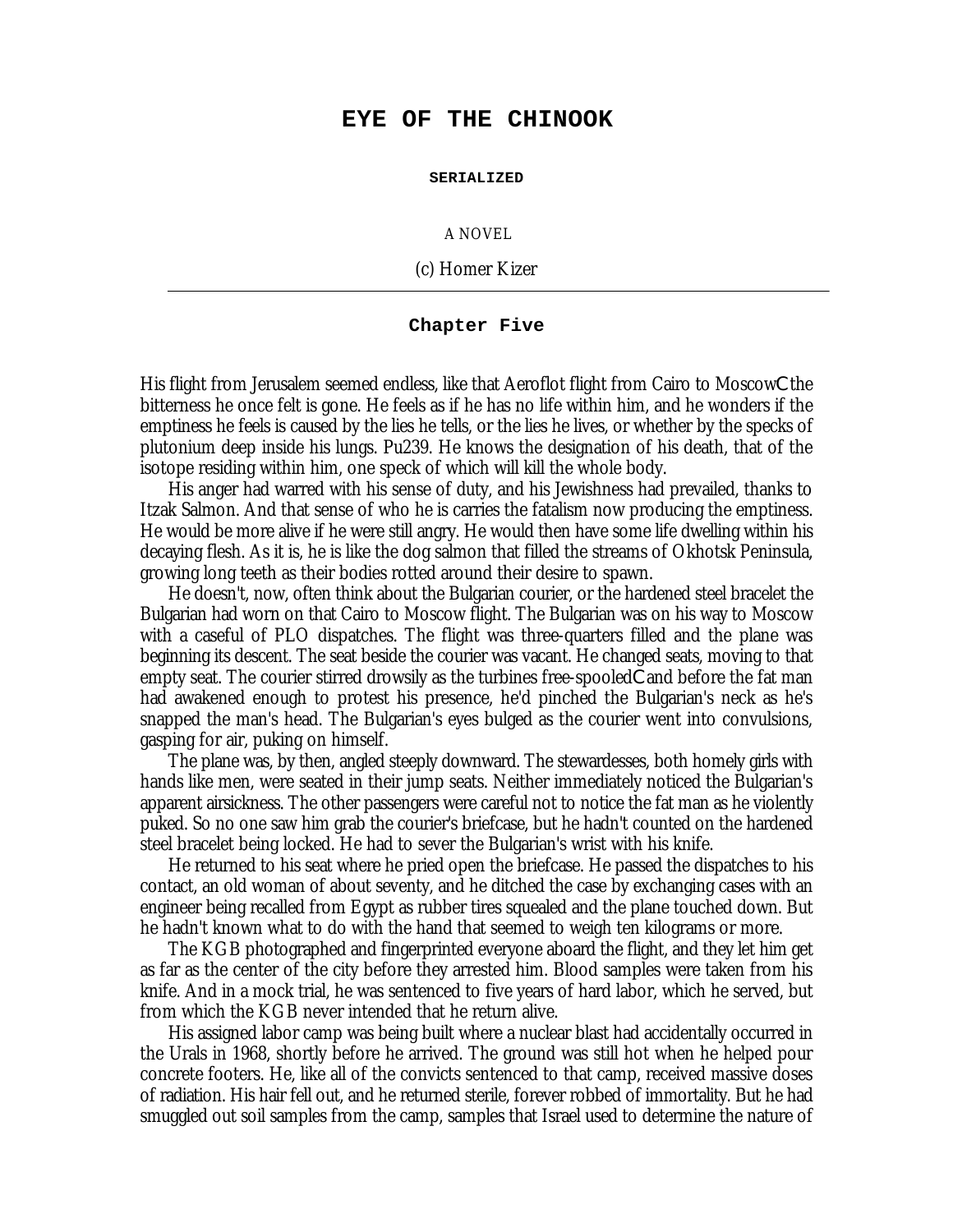the blast. And the nature of his death. He has had his latter years stolen from him by specks of plutonium he inadvertently inhaled. He is already dead. He is like the thief on the cross with the Imposter, a dead man who still speaks as if he were alive. But like which thief?

No, he's not bitter any more. Just empty, hollow inside, his heart eaten away by radiation, making his existence a true oxymoron. A person is breath, blood and bones, no more than that. A person is a *nephesh*, a breathing creature, the word used to describe both dogs and man. And he feels like a jackal as, today, he travels in search of the Magician, Itzak Salmon's code name while in Syria. His assignment is to neutralize the Magician before Salmon can damage Israeli-American relations.

When the Prime Minister spoke with Salmon about going to Alaska, no one knew how marginalized the Magician had become in his personal beliefs. Special Services didn't then know that Salmon was studying the work of an American creationist, who argues for the coexistence of men and dinosaurs. They didn't know that he had photographs of aboriginal pictographs showing men riding dinosaurs, or that he had annotated the account of French workers unearthing a live dinosaur in 1851. Nor did they know that Salmon apparently believes America was part of the ancient House of Israel, a position held by no recognized rabbi. It isn't a position held by organized Christianity although it has appeared in the doctrines of Sabbath-observing sects for the past three centuries. It is a policy position whose time has not come, nor will come short of the Messiah's arrival, not anything he expects to happen until after red heifers are again sacrificed on Temple Mount. He has never seen a red heifer, nor does he expect to see one anytime soon.

The problem is really philosophical: when does a person's belief in prophecy cause the person to work to fulfill the prophecy, almost the chicken and egg question. All answers are arguable, but Israel can't risk even the argument becoming known, for no other nation has so much endtime prophecy against it as Israel has.

Salmon's beliefs weren't known until his apartment was searched after he rubbed off his tail at Fairbanks. The Magician has become persona non-gratis. Special Services believes that he will harm US-Israeli relations, will do harm that could precipitate into global war, a true Armageddon, if he isn't removed. So somewhere in a sky-blue room twenty hours behind him, he reluctantly accepted this assignment to kill the only father he has ever knownChe is Isaac sent to kill Abraham before Ishmael can tell God about the evil he is to do.. He left his feelings in a pencil sharpener to the left of and a little above the water cooler. They were as shredded as everything else in the sharpener's tub.

*Itzak, why are you making me do this thing I so hate. You are that bloody hand I carried in my pocket as I stood in line waiting to be photographed and fingerprinted and executed. You are the evidence of Israel's idiotic complicity in this Alaska affair. And if you are found, you will convict Israel of being a godless nation that no longer looks to the Messiah for deliverance. You know, old friend, that the politicians and the rabbis can't allow the people to see themselves as I see myself. Bond servants to spiritual Egypt.*

*You shouldn't have ditched your tail. The young agent didn't know he was following a true magician.*

*Just as I couldn't allow that hand to be found on me, I must now flush you, mighty Magician, as I flushed that hand down the toilet. But this thing, Itzak, I don't want to do. You are my friend, my adopted father. Surface. Let another man come after you, a man who didn't grow to maturity eating from your table.*

He's tired, and his head feels like the day after a binge. His sinuses are plugged; his face is puffy. And as he gets ready for this evening=s gala, he sees a face in the mirror he barely recognizes. A face without visible scars. A man with no distinguishing features of any kind. Yet not a bad looking man. Blonde hair. Thin lips. Blue eyes. But he hasn't before seen the wrinkles to the sides of his eyes nor the darkness beneath them. He hasn't before noticed the blankness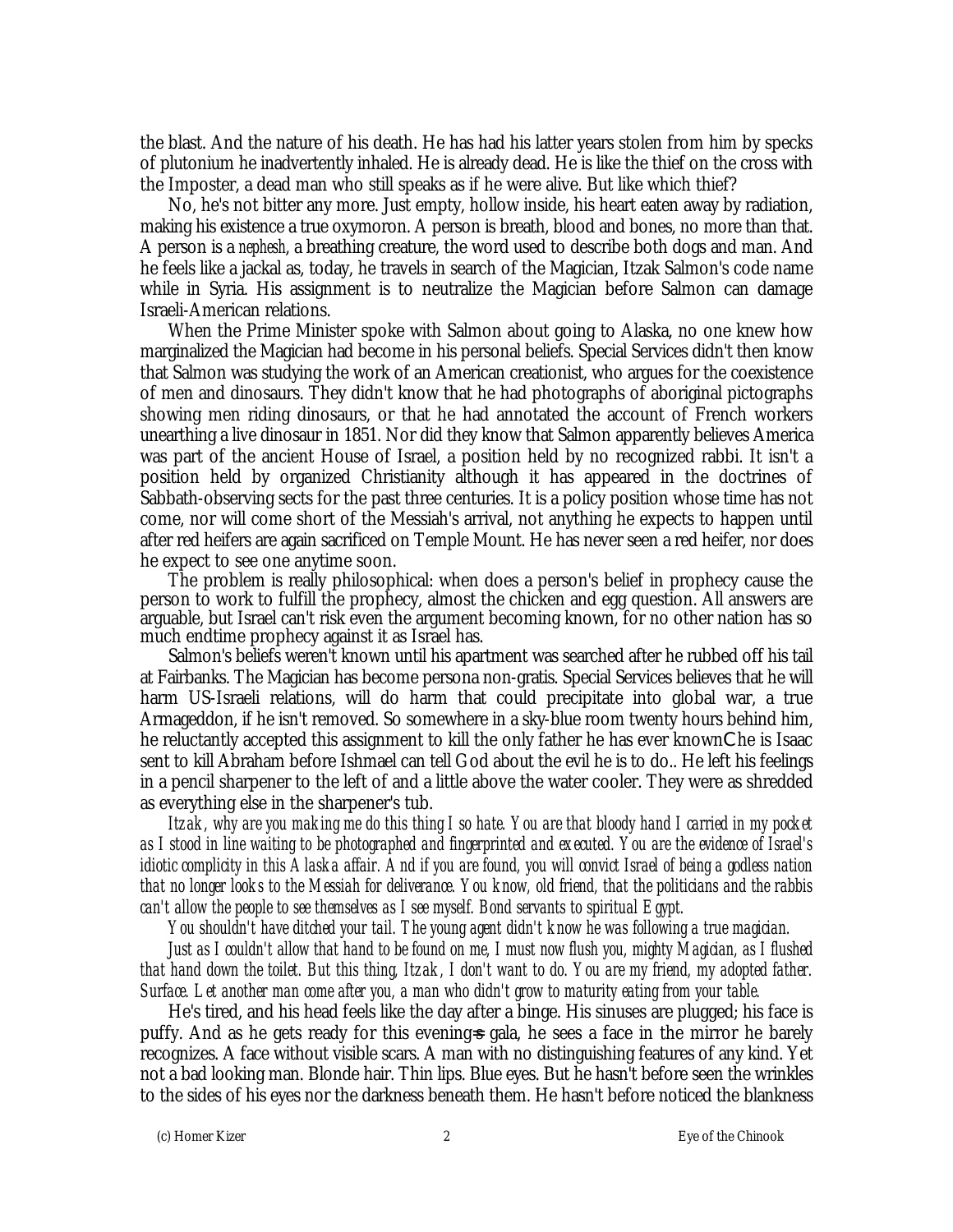of his eyes. It is as if he lost all love, as if the plutonium has, indeed, killed what little of him that remained alive, for his eyes appear empty. If eyes are windows to the soul, he has no soul.

He straightens his tie, its knot asymmetrical and unwilling to reshape itself. He picks at a piece of lint stuck to his shoulder. He is ready, as much so as he will ever be. A dog salmon with teeth and instincts and little elseChis assignment is to leave sterile spawn in the belly of a sucker. And he actually hates what he has to do, the first spark of any felt life he has experienced since Jerusalem.

He again stares at the eyes in the mirror. The face surrounding them is tanned. Except for the puffiness, it appears rugged. Only the lack of any sparkle in the eyes prevents the face from being handsome. But what is a diamond without its luster? a lump of coal fit only for the fire. He should burn forever for accepting his assignment. He's not fit for even the garbage fires of Gehenna, where souls of unrepentant Christians will someday roast until there are changed back into the atoms that once gave life.

His telephone rings. The hotel doorman calls to say that the embassy car has arrived. Time for him to go. And he takes one last look at the face in the mirror. *Smile, you=re going to meet the Magician.*

*Itzak, you have been a father to me. Yes, I remember wandering the streets of Hafia in rags and hungry. You took me into your home, reared me along with your son, educated me, and you got me this job. And because I know you best, I have been selected to come after you.*

*It was you who make the entries into the computer that say I place loyalty to country ahead of even family sentiments. That is so, Magician, because that is the way you have trained me.*

*Your disappearance has the Prime Minister worried. He knows you want to try your ideas. He is afraid that you are again building a bomb. And Special Services worries about what you will trade for that chance.*

*You know what that means, don't you? You have to be returned home or removed, and I have been chosen to do this terrible deed.*

Surface. Show yourself. If you will, Special Services will send someone else to negotiate with you.

Terminate your work now! Please, Itzak, please. Don't make me persist in this assignment. You know I will otherwise.

*Surface so I can return to Jerusalem.*

He stares at the face in the mirror, a sad face without life.

It's raining in Washington this evening as the budded cherry blossoms threaten to burst; it has been raining every since he arrived. And the rain sings as it's slung from the tires of the embassy car.

Night clouds hide the stars and the moon, but the Capitol Dome is lit so the absence of the stars is hardly noticed except by him, who must track the man who taught how to locate himself on land or at sea. He feels a welling anger at being lost here among the streets of nouelle Israel, where the sandy descendants of Abraham have multiplied and prospered.

Traffic has begun to thin though on I-95, headlights are still linked to taillights as the embassy car crosses the Potomac. Finally, the car turns off the Interstate to slowly drive through the rich Virginia countryside where rows of mansions have replaced tobacco as the preferred crop on this fertile bottomland, with concrete statuary replacing both deer and doorman, the castings two-thirds size as if by turning life into limestone both shrank in the rain and sun.

He has little interest in tonight's mission: he's to contact and charm Peggy Sax, and he feels like a butcher packaging meat. Ms. Sax has been identified as a link to the President, a chance for Special Services to short circuit usual intelligence channels. But his thoughts are of Itzak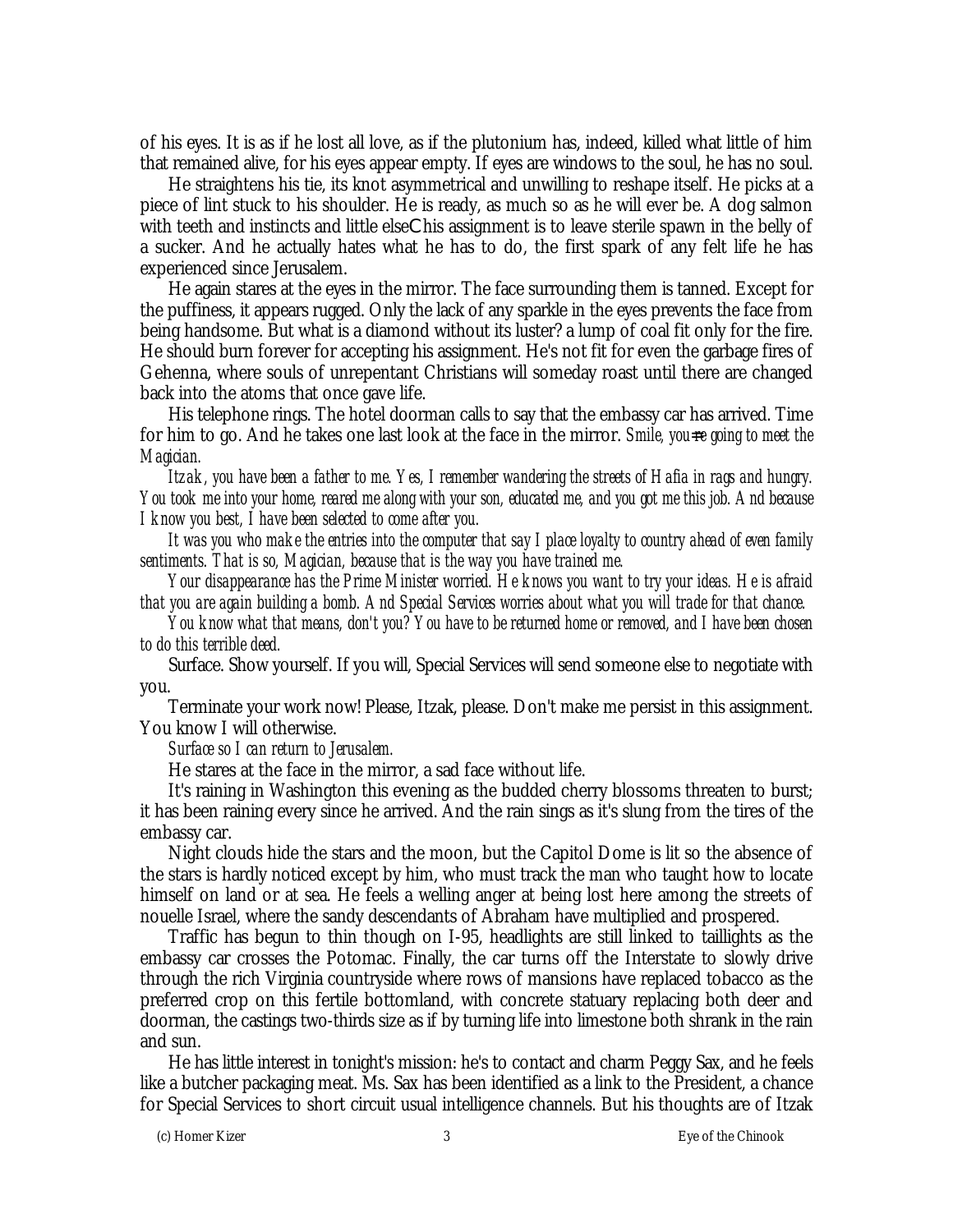Salmon, a man who in a different country would be a legend. However, one wheel on an axle can only roll in a circle. He knows how Salmon thinks; he knows his ways, his methods. He knows the track Salmon will follow.

The embassy car stops to pickup the president of Hebrew University, tonight's guest of honor at the reception being given by the foreign language department of William & Mary. The president arrived in Washington on the same flight he flew, but the president appears refreshed. Smelling of spice blossoms and wearing a white carnation on his lapel, the president's mannerisms seem unusually jaunty as he enters the car.

"Benyamin Levi, we meet again. I'm pleased you could make tonight's dinner."

"Assigned duty, and most pleasant."

"I thought that might be the case. To whom am I to introduce you?"

"A human rights analyst, Peggy Sax."

"And whose rights are being violated?"

"One of our agents is missing. She might be helpful in locating him."

"I see. This is on a need to know basis."

"YesC"

"And I don't need to know more?"

"Correct."

"Very well. I'll make certain the contact is made.@

The embassy car weaves between rows of residential hutches, each hutch swollen as a goiter, each hutch a mansion without an estate, as Levi hugs the far side door. The side streets are poorly lit. What little light there is causes the rows of trees to cast shadows more naked than the trees themselves.

The embassy car parks a half block away from the three-story brick home of the reception's host. For security reasons they wait until all other automobiles have pulled away before they pull forward. Their driver stops, and quickly, he and the driver hustle the president across the yard and into the home's entryway where hats and topcoats are taken by a uniformed doorman. A second uniformed attendant then announces each new arrival to the milling throngCthe attendant doesn't know his name and he doesn't give it as he steps into the mansion's living room. The name under which he, Levi, travels momentarily slips his mind.

The driver returns to the car, and the president is presented to gathered guests. Beautifully coiffured ladies with long strings of glistening stones wrapped like yokes around their necks immediately surround the president. Each woman clambers to be noticed or remembered, each a contributor to the university. And he, Levi, suspects this is the way it should be.

One of their moles burrowed deep inside the National Security building reported today's long meeting of the taskforce.

Peggy Sax is here somewhere.

The muscles of his arms and shoulders yearn for exercise as he circulates with an untouched glass of champagne in his right handChe feels like a fool, a court jester with a wand.

He doesn't know much about Peggy Sax, thirty-nine, single, never married. Ten years ago she was badly hurt in an affair with an undergraduate. Since then, she has avoided personal entanglements with both sexes. He knows from this afternoon's briefing that she will not jump headlong into the arms of the first man who coos softly into her ear. He has his work cut out.

He catches bits and pieces of conversations as he seeps through the room as if spilt wine. He needs to know if anything is being said about Israel having an interest in Alaska, which the nation doesn't have. The Special Section, though, determined that Itzak's activities might effect the endtime prophesies foretelling a schism between the ancient House of Judah and the

(c) Homer Kizer 4 Eye of the Chinook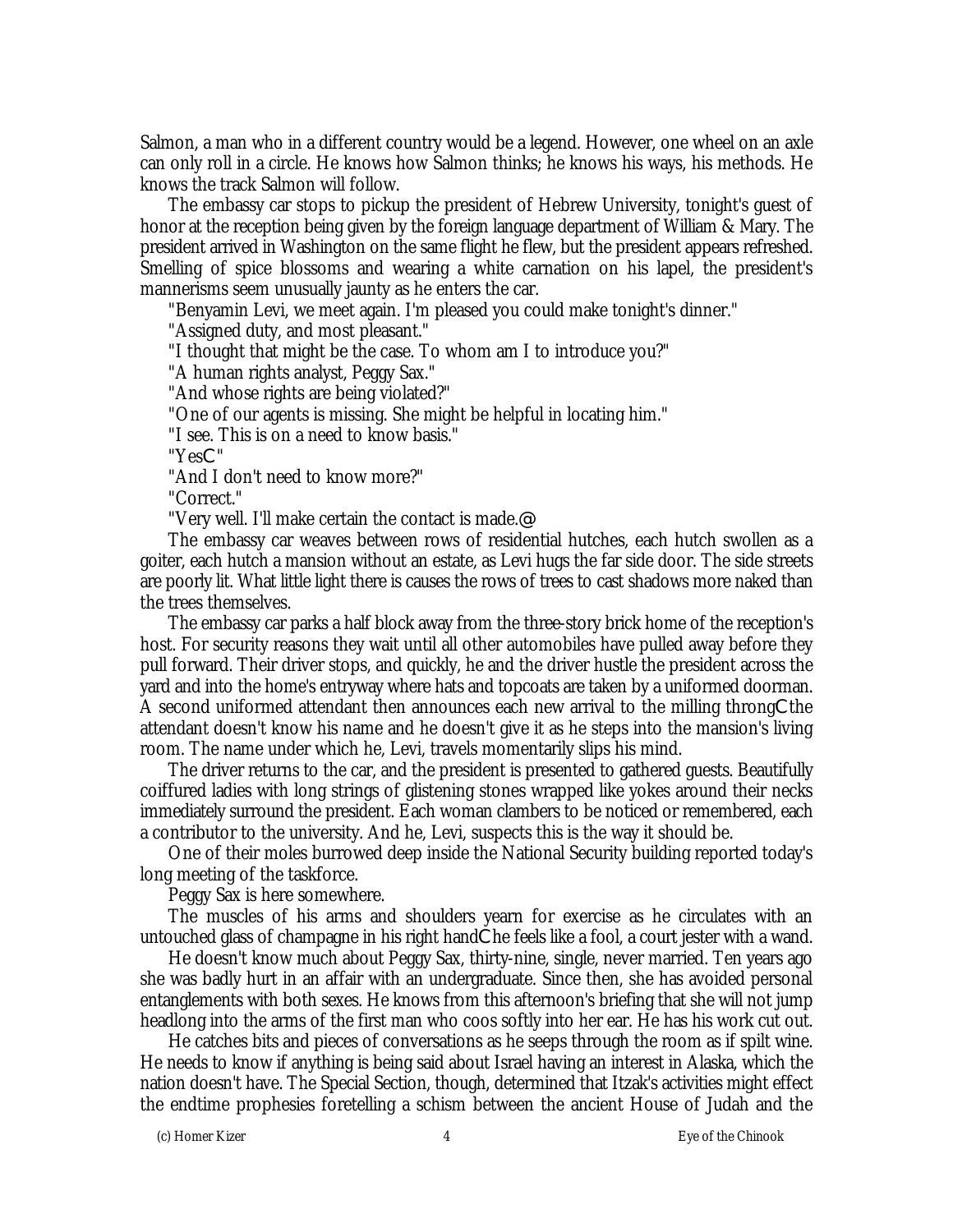usually-believed lost House of IsraelCif Salmon were to effect a schism between Israel and the U.S., everyone loses. The only hope for humanity will then be the coming of the Messiah; for Israel will defend herself against everyone even if that means initiating a nuclear exchange. Israel will not be driven into the sea. Never again.

He knows the nature of his death, and knowing isn't so awful. Israel will die in a nuclear exchange; the nation realizes that ahead of time. But that realization is better than living scattered or returning to Egypt, especially so when it includes plans for everyone else's destruction.

That is correct: for everyone else=s destruction, including the United States, her only friend. And he cannot help thinking about *the Protocols*. How wrong can the anti-Zionists be? They should receive some sort of a prize for believing the lies attributed to *the Learned Elders*.

As he passes one knot of five men discussing nuclear disarmament, he pauses to listen. But he continues on when he realizes that these experts have no comprehension of what they discuss.

A young man notices him, comes over and introduces himself, saying, "Al Gayford," while extending his hand.

He grips the young man's hand and for a moment doesn't know whether he shakes a hand or a limp penis. He finds it difficult to mask his contempt as he says, "Ben Levi."

The president rescues him by motioning for him to come over: "Ben, I want you to meet Peggy Sax and Professor Mandl. Ben spent time in the Soviet Union and can answer questions about radiation plumes in their ground water aquifers."

Peggy appears interested as she asks, "How long were you behind the Iron Curtain?" "Five years."

Professor Mandl politely excuses himself from the conversation as the president turns to greet another well-wisher.

Peggy is taller than she is wide, but not by a large ratio. However, she doesn't appear flabby. Instead, she seems like a kibbutz girl who can sling, all day, forty kilo sacks of beans onto the bed of a truck.

The frames of her glasses are twenty years out of date. She is plain. Dark hair cut moderately short. A discernible moustache. But her eyes possess the sparkle that his lack.

He sees that Peggy would like to continue their discussion, but a richly jeweled hen cackles about how wonderful it is that the temple at Jerusalem is finally being excavated under the supervision of Hebrew University. The cackling distracts both of their attention, and before he can say more to Peggy, she has drifted away.

He catches up with her, waits until she notices him, then asks, "Will you give me a tour of the house? You have been here before."

Politely but curtly, she says, "I'm sorry, but I'm really not familiar with Herr Mandl's home. I'm sure, though, he would be pleased to show you around."

"Professor Mandl, I'm sure, isn't as interesting as you are."

She blushes, but her voice would harden ice when she says, "Vera, there," she nods towards a cluster of women, "will be happy to show you around."

"It's not Vera nor the house that interests me. It's you."

In words too brittle to carry all of her intent, she says, "Your interest is wasted."

He wishes he were certain about their intelligence: in deference to the United States, the Mossad has restricted its activities in Washington to the placing of usually inactive moles in sensitive positions within the democracy. Equal representation. The thought amuses him as he feels the urge to cry out, *Itzak, my father, look what you are doing to me, to Israel*.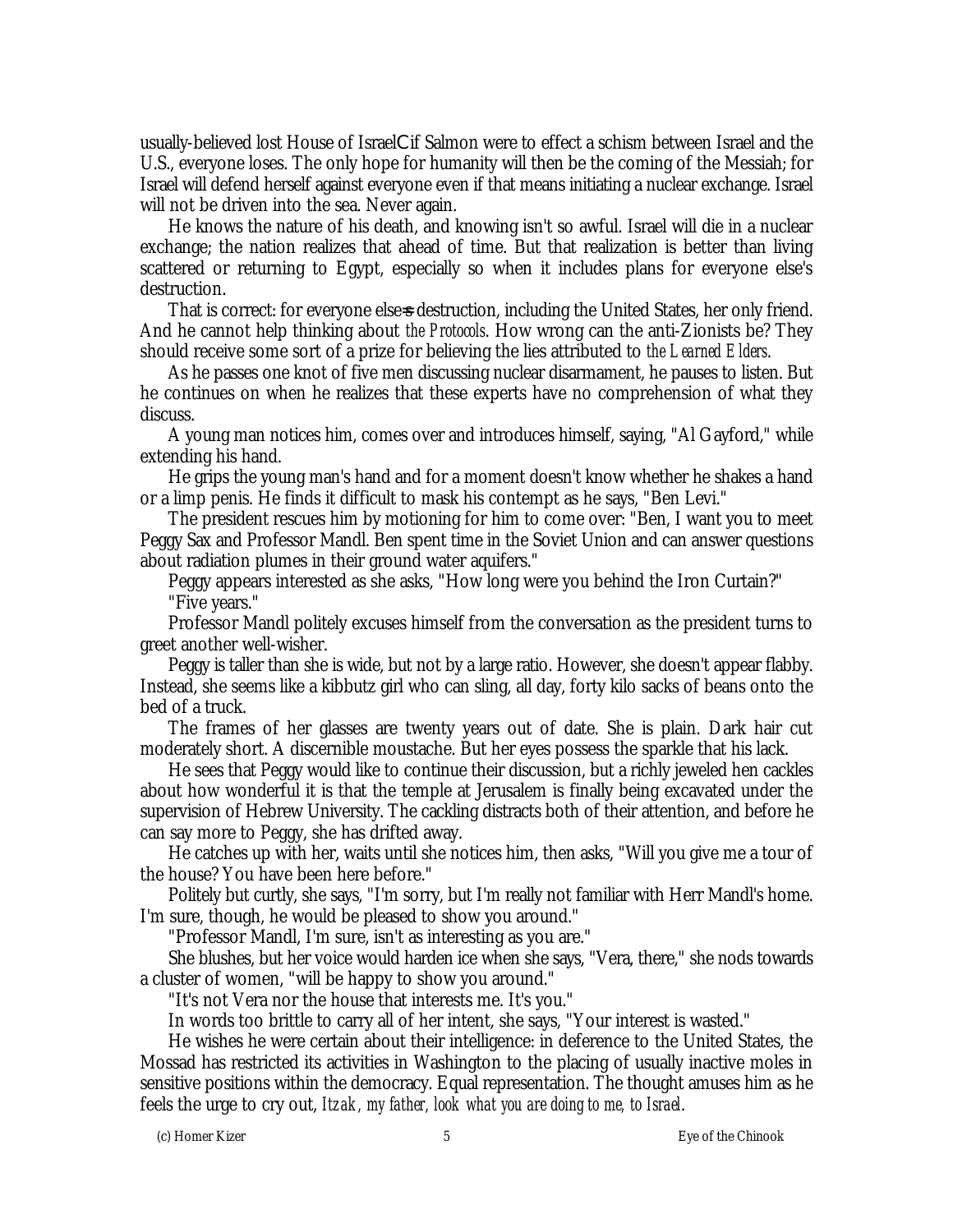"My interest isn't wasted. We're both concerned about the same piece of frozen northland." She cants her head as she says, "Oh, we are? I don't think so."

He figuratively shows the card he has intended to play from the beginning: "You would be interested to know that a sometime nuclear physicist is in Alaska to meet with a group of ragtag dissidents calling themselves the Committee of Twelve."

Color suddenly leaving her face, she glances around as she says, "Not here." She again looks around to see who might have overheard what was said. "Meet me at the door in a couple of minutes. Tell Charles that I'll be taking you to your hotel."

Outside, the rain has stopped. The night has turned nippy.

The doorman fetches her coat, a full-length mink that makes her appear even older than before.

Her car is neither a Lincoln, nor a Porche. Rather, she drives an older ChevroletCshe unlocks the passenger side door for him, then before he can offer to get her door, she crosses behind the vehicle to unlock her own door. And from habit, he checks the backseat and the tailpipe before he enters the vehicle. Meanwhile, she has fastened her seatbelt and has readjusted her rearview mirror, twisting it around until she returns it to its original position.

He wants to say something, but he doesn't know what so he sits where passengers should. As soon as he closes his door, she pulls from between parked cars, and turns south, away from Capitol Hill. He wonders where she intends to take him. Definitely not to his hotel. And he wishes he'd brought a gun.

She drives for several miles on side streets, going more or less south. He tries to remember some of the street names, but his mind is imagining making love to someone who might be able to beat Itzak Salmon at chess.

Miles slip by as neither of them speak. Her Chevrolet rolls silently along darkened streets as the fertile riverbottom flatland yields to the poorer soil of gentle hills which sprouts hybrid tract housing, treeless and usually tasteless. She slows for a stop sign, turns another corner, then pulls into the driveway of a single-story, brick veneered hutch. The garage door opens automatically, then closes automatically behind them. She twists the ignition key. The engine dies. And she announces, "This is where I live. I don't know how you got my name, but I intend to find out."

He has been briefed about what lies he should tell her, tell Itzak: he and she are cogs in a lying system that stretches from the past to the future. But he has already violated his instructions. For the most part, he shall tell her the truth. If this woman is as mentally alive as Itzak, she, like Itzak, will hear the falseness of a lie.

Before he reaches for his door latch, he says, "We have a problem, and we want to solve our problem."

"Who's we?"

"The Israeli government."

"You say that like this is not a problem."

"Oh, this is a problem. We sent in a man to look at some uraniumCand we have lost contact with him. We lost contact when he entered your country."

"You sent him in to look?"

"Look and possibly divert."

"I seeCand what do you intend to do about this man?"

"My instructions are to kill him, and anyone to whom he might have passed certain information."

"What information?"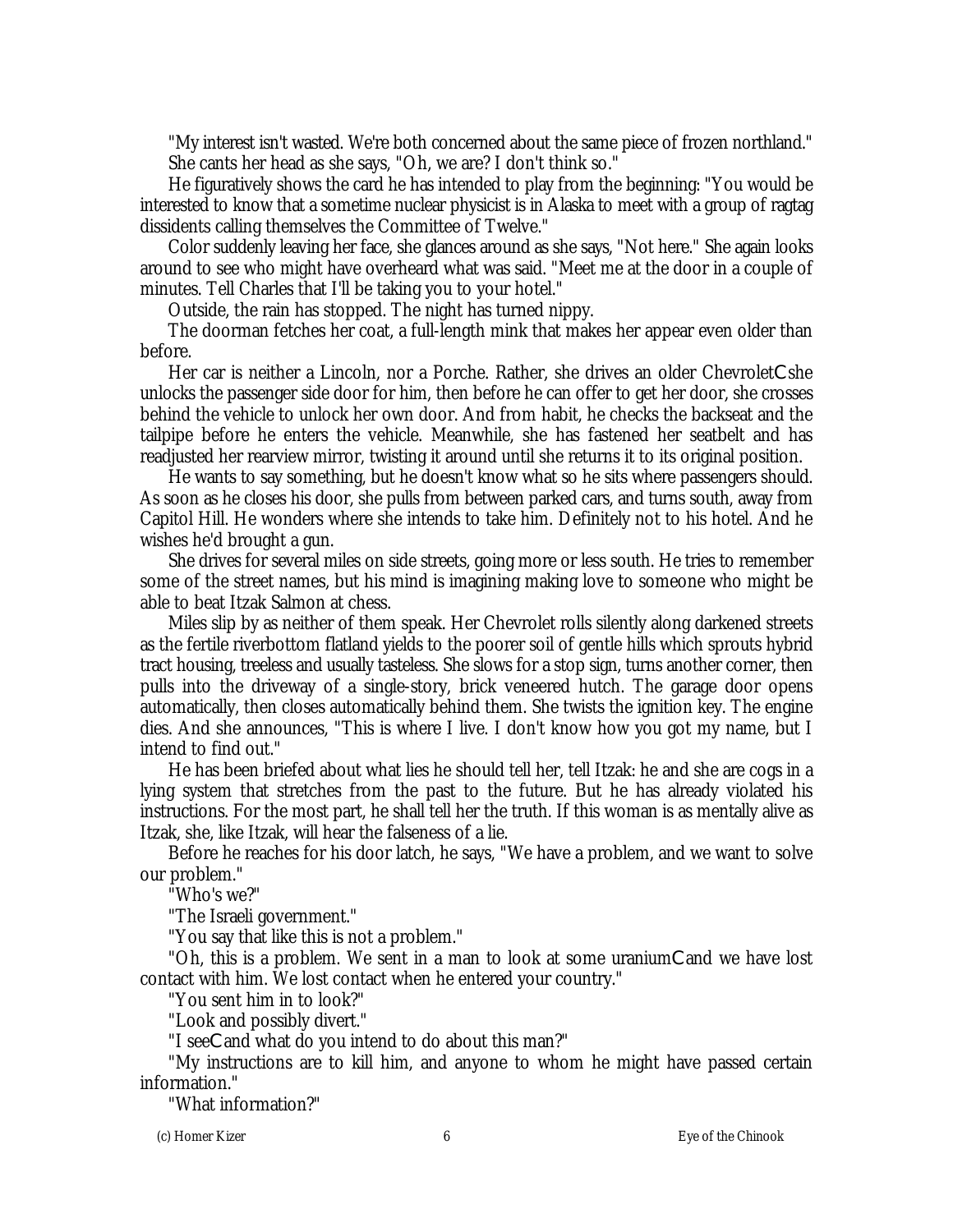"You don't need to know. At least not yet."

He feels her eyes crawl across his face, around his neck, down the front of his shirt as they sit in the Chevrolet's darkened interior in the dark garage. Finally, she says, "If your intentions are to seduce me, I'd rather be laid in my own bed."

Her bluntness steals his words as much so as if she had wiped his mouth dry with a towel.

"Well, isn't that your intention? I'll be damned if I'll make a fool of myself all across the City. There'll be no clandestine midnight meetings in hotel rooms. That's not for me. If what I know or might know is worth me being seduced to obtain, then I shall enjoy the seduction."

*Itzak, you never told me that I'd become a gigolo. Where does duty end and common sense begin? Where? In whose bed?*

In a soft voice, he asks, "Shall we go in?"

"First, tell me. Where did you get my name?"

He dances with the truth when he says, "We know of your concern for human rights, and of your advisory relationship with your President. It is logical that you would be included in discussions of what to do with Alaskan dissidents to ensure that their human rights are protected.

"Itzak was stopped by Customs officials. They had his name. They knew he was to meet with these dissidents. But he is a magician. He slipped past your roadblock.

"We suspect you know where Itzak is and what he's doing. If he has access to enriched uranium, heC"

"He=ll, what? He knows how to build a bomb?"

"Yes."

"Then this could be very serious."

"Because he is one of ours, we intend to stop himCbefore he embarrasses us."

"I'll have to report this."

"I know, but give me as much time as you can before you do."

"Time is all you want?"

"No, you know it isn't."

"Tell me, why are you," she points to him, "doing this?"

"Long story, one about what it means to be JewishYlife would be easier if all of us could pretend to be Gentiles."

"You really think so?"

"Yes."

"Then you really don't understand what it is to be an Israelite." She turns towards her door as she says, "I'm ready."

\* When he awakens, the world beyond her bedroom window is gray. He turns onto his left side, touches herC

*Yes, Peggy, you smell like a woman, soap and perfume and gentleness. Your body is as white and sweet as fresh milk, your skin softer and smoother than silk. Even the soles of your feet are more tender than the breasts of Israeli girls who lie in the sun until their skin becomes tanned leather. But it is your body that betrays you. The strong muscles beneath that softness come from work. You were conceived in darkness and delivered in blood. You have labored before knowledge became your lonesome companion, your limp lover. Though your mind is full, but your body yearns to work, to be touched, loved.*

*But I saw you rise during the night, and with a tube of lipstick, slash to pieces the face in the mirror. Your face, your eyes pleading for understanding, and you not willing to forgive yourself. Yes, I saw your hand tremble as the face in the mirror puckered her lips. Kissed, is that all you wanted? Or is it that we are characters in an unlikely political novel being written by the Magician? Well, Love, don't be angry with yourself. You've fallen*